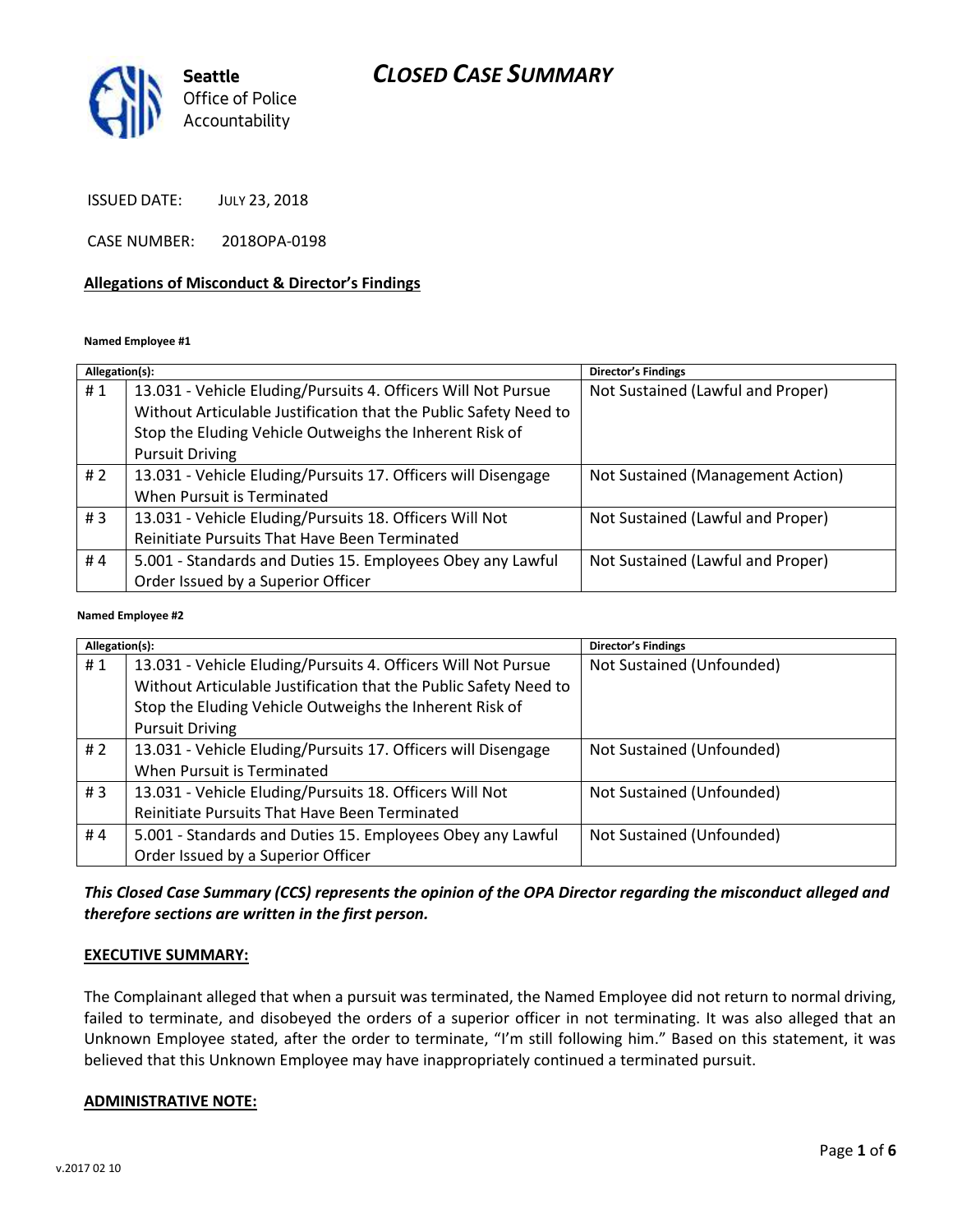

OPA CASE NUMBER: 2018OPA-0198

OPA initially recommended that the allegation concerning whether Named Employee #1 (NE#1) properly disengaged once the pursuit had been terminated be Sustained. At the discipline meeting in this matter, NE#1's chain of command agreed. However, at the Loudermill hearing, NE#1 raised compelling arguments that suggested that the policy was unclear. As such, even though OPA still believed that NE#1 acted contrary to policy during this incident, OPA felt that the policy, itself, was the source of the problem. In collaboration with the Department, OPA considered possible fixes to SPD Policy 13.0310-POL-17. OPA and the Department together determined a possible way forward and, accordingly, OPA herein modifies its previous finding from Sustained to a Management Action Recommendation.

### **ANALYSIS AND CONCLUSIONS:**

### **Named Employee #1 - Allegations #1**

## *13.031 - Vehicle Eluding/Pursuits 4. Officers Will Not Pursue Without Articulable Justification that the Public Safety Need to Stop the Eluding Vehicle Outweighs the Inherent Risk of Pursuit Driving*

This case involves a pursuit that Named Employee #1 (NE#1) and other officers engaged in. The facts underlying the pursuit and the question of whether it was a valid pursuit at its inception are dealt with in a separate OPA investigation (*see* 2018OPA-0133). This matter concerns NE#1's role in the pursuit, including: whether he was justified in pursuing when he did; whether he disengaged from the pursuit when it was terminated; and whether he later recommenced the pursuit contrary to a supervisor's termination order.

SPD Policy 13.031-POL-4 sets forth when a pursuit is inappropriate. Specifically, the policy states that officers may not pursue solely for one or more of following offenses: traffic violations and civil infractions; or misdemeanors and gross misdemeanors. (SPD Policy 13.031-POL-4.) This section of the policy further directs that, to engage in and continue a pursuit, officers must be able to justify "that the public safety need to stop the eluding vehicle outweighs the inherent risk of pursuit driving." (*Id*.)

As part of its investigation, OPA interviewed the sergeant who was monitoring the pursuit from the precinct. She stated that the subject was being sought by police. He was being watched while he was in a certain location, but he left that location sooner than expected. He got into his vehicle and disobeyed officers' orders that he stop. The sergeant stated that the subject then fled the scene "nearly striking one of the officers, the Detectives, on scene during his flight." As the detectives at the scene did not have a supervisor at that time, the sergeant stepped in. At the beginning of her involvement in this incident, she did not believe that there was an ongoing pursuit. However, based on her review of radio traffic she believed that the officers were likely pursuing. She reviewed the information concerning the incident, including the intelligence bulletin on the subject, and informed her captain that a pursuit was occurring and conveyed her belief that it was authorized.

At that time, an officer went over the air and asked whether the pursuit was authorized. The sergeant acknowledged that it was. The pursuit proceeded for several minutes until the sergeant made the decision to terminate.

Based on OPA's review of the record, including the In-Car Video (ICV), NE#1 was involved in this pursuit. This is evidenced not only by his driving, but also by the Vehicle Pursuit Blue Team entry that he completed.

In that report, NE#1 wrote that he observed the subject eluding marked patrol vehicles with emergency equipment activated. He wrote that he joined in the pursuit of the subject. The ICV and GPS records established that he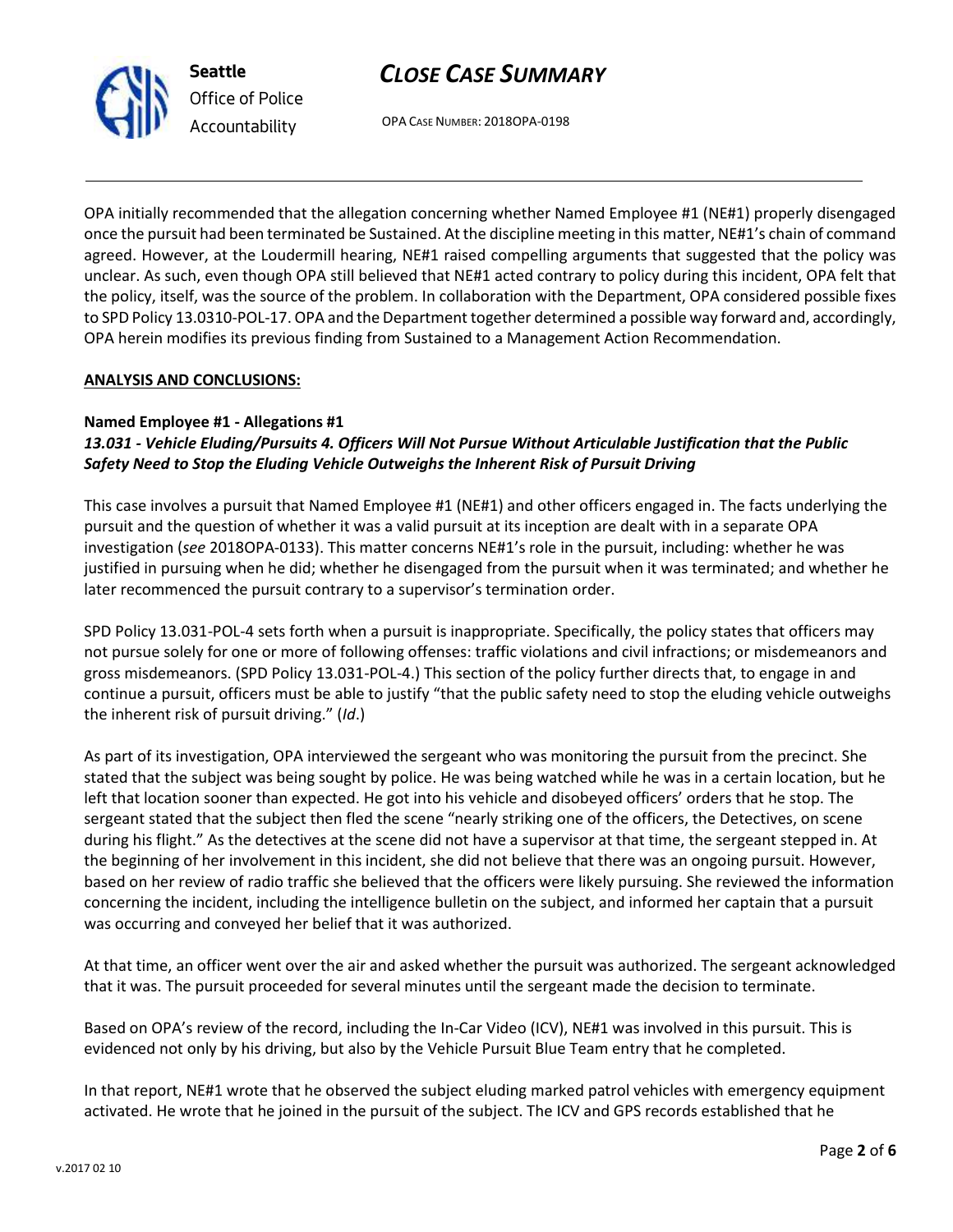

OPA CASE NUMBER: 2018OPA-0198

engaged in the pursuit for over 15 minutes, at times driving through red lights, driving in the center lane and over the median, and driving at speeds well in excess of the posted limits. While, as discussed below, I find that he did not properly disengage when the pursuit was terminated, I find that his involvement in the pursuit was consistent with policy given that it was approved by a Department supervisor.

For these reasons, I recommend that this allegation be Not Sustained – Lawful and Proper.

Recommended Finding: **Not Sustained (Lawful and Proper)**

## **Named Employee #1 - Allegation #2** *13.031 - Vehicle Eluding/Pursuits 17. Officers will Disengage When Pursuit is Terminated*

SPD Policy 13.031-POL-17 requires that officers disengage from a pursuit when the pursuit is terminated by a supervisor. The policy defines disengaging as, while continuing to record Department video: returning to a normal traffic pattern; obeying all traffic laws; and deactivating the vehicle's emergency equipment. (SPD Policy 13.031-POL-17.)

Approximately 13 minutes into the pursuit (see NE#1 ICV, at 1:48:22), the sergeant issued the order to terminate over the radio. This order was repeated by Radio. After this order was issued, NE#1 did not deactivate his emergency equipment. He further did not return to a normal traffic pattern and begin obeying all traffic laws. Instead, he continued driving faster than the speed limit (once reaching 99 miles per hour), driving in the center lane, and driving through red lights and into intersections occupied by other vehicles.

At his OPA interview, NE#1 stated that, when the order to terminate was given by the sergeant, he believed that he was "already out of the pursuit." He rationalized that he had no visual of the subject at that time and he estimated that he was approximately four to five miles away. He stated that he had gone from pursuing officer to responding K-9 officer. NE#1 contended that he believed the subject could have crashed and bailed out of the car somewhere and he was looking for him. He stated that he continued to do so.

When asked about his high speeds and driving outside of normal traffic patterns and contrary to traffic laws, NE#1 stated that he was engaging in emergency vehicle operations to get to a crime scene or "impending" crime scene – namely, the subject's potentially crashed vehicle.

NE#1 stated that he discussed this issue with a lieutenant, who acknowledged that the policy was ambiguous in this regard. He stated that the lieutenant did not criticize him, but that the lieutenant did suggest that next time this occurred NE#1 disengage, including deactivating his emergency equipment, and then reengage shortly thereafter to ensure compliance with the policy.

The lieutenant recalled discussing this incident with NE#1 and, specifically, the need for NE#1 to disengage when pursuits were terminated. He did not recall ever giving NE#1 the advice to disengage and then reengage. In response to OPA's questioning, the lieutenant stated that, while he believed that NE#1's failure to disengage was technically outside of policy, he believed that this portion of the policy was "not well defined."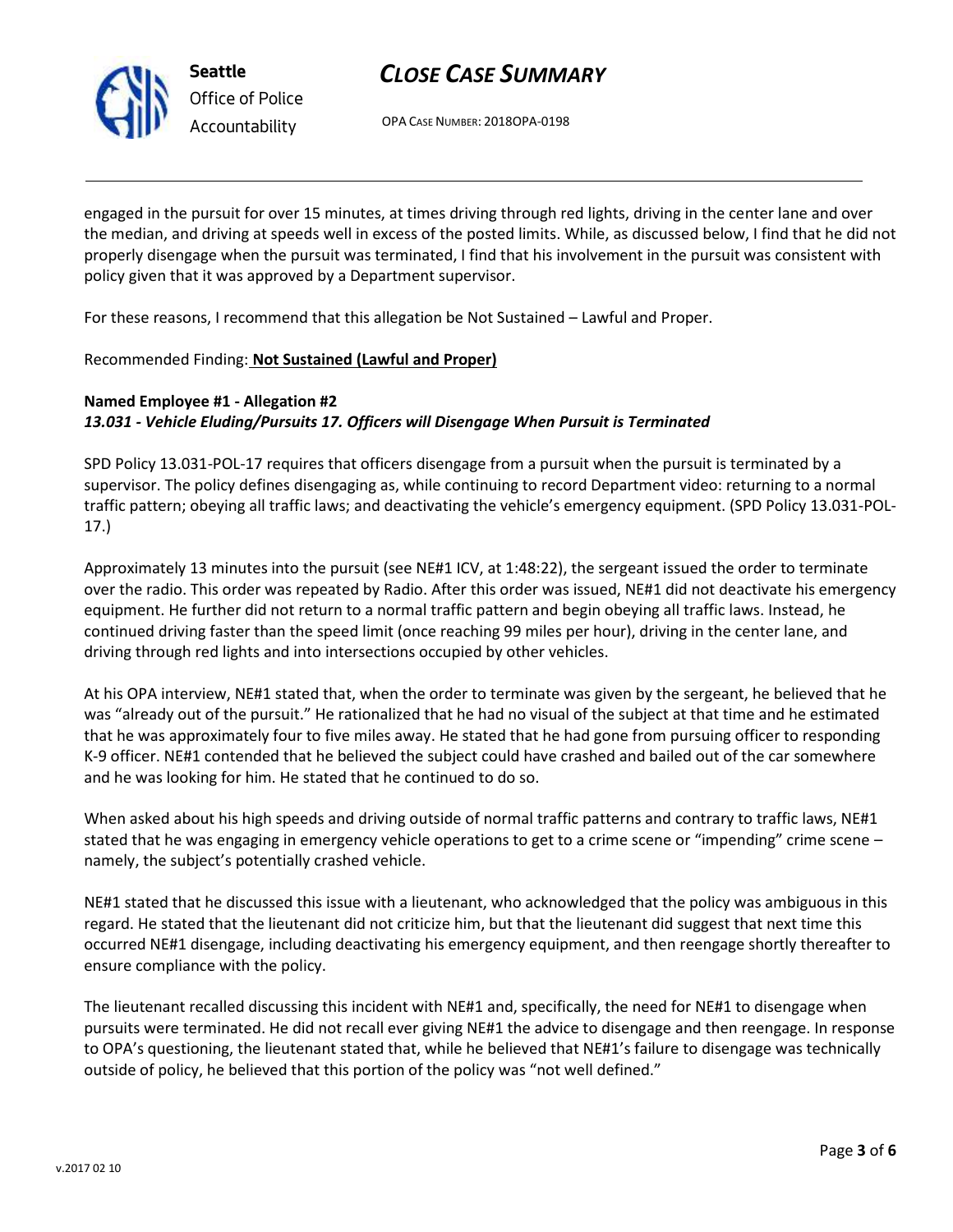

OPA CASE NUMBER: 2018OPA-0198

I agree with the lieutenant that NE#1 violated policy in this regard. In the initial DCM for this case, I disagreed, however, that the policy was ambiguous. I noted that the policy clearly states that, once an order to terminate a pursuit is given, officers must disengage. There is no exception in this policy for K-9 officers or, for that matter, officers assigned to any other specialty unit. There is also no language permitting an officer to, as NE#1 did here, continue driving in the exact same manner but couch that driving as emergency vehicle operations instead of a pursuit. I further noted my concern that NE#1's reading of the policy would allow officers to self-select when they were engaged in a pursuit and would, as such, make the policy unworkably subjective and impossible to enforce.

The above being said, NE#1 made compelling arguments concerning his interpretation of the policy at his Loudermill hearing. Moreover, at that hearing, OPA and the chain of command engaged in a robust back and forth concerning whether this policy needed to be modified. Afterwards, OPA further considered this matter and engaged in a subsequent conversation with the Chief of Police in which OPA conclusively decided that a policy change was warranted under the circumstances. OPA then met with the Assistant Chief of the Compliance Bureau and the Captain of the Audit, Research, and Policy Section to discuss what changes, if any, made sense. The parties reached consensus on the framework of a potential fix at that meeting, which is discussed below. The parties further agreed that the Department would work to capture these concepts in policy.

It is OPA's perspective that the disciplinary system works at its best when issues are identified and then rectified. Moreover, where an officer's conduct is due to a potentially ambiguous policy, OPA believes that, rather than disciplining the officer or simply letting the problem continue to exist without addressing it, the better course of action is to fix the policy. This is what OPA has tried to do below. Moreover, OPA has sought to do this with the partnership and collaboration of the Department, which OPA always appreciates. As such, and for the reasons set forth herein, OPA amends its finding on this allegation from Sustained to a Management Action Recommendation.

• **Management Action Recommendation**: The Department should modify SPD Policy 13.031-POL-17 to clarify what steps officers are expected to take when transitioning from a vehicle pursuit to emergency vehicle operations. As previously discussed with the Department, SPD may want to consider establishing a requirement that the officer issue an oral advisement over the radio of the intent to transition to emergency vehicle operations to allow a Department supervisor to approve that decision given that the pursuit had been terminated and the officer would be otherwise expected to formally disengage. OPA leaves the specific language of this provision to the Department's discretion but is willing to collaborate on drafting this policy to the extent that would be helpful for the Department.

### Recommended Finding: **Not Sustained (Management Action)**

## **Named Employee #1 - Allegation #3** *13.031 - Vehicle Eluding/Pursuits 18. Officers Will Not Reinitiate Pursuits That Have Been Terminated*

As discussed above, I find that NE#1 did not timely terminate his pursuit in this case. Once he did terminate and disengage, however, he did not recommence the vehicle pursuit. As such, I find that NE#1 acted consistent with the policy and I recommend that this allegation be Not Sustained – Lawful and Proper.

### Recommended Finding: **Not Sustained (Lawful and Proper)**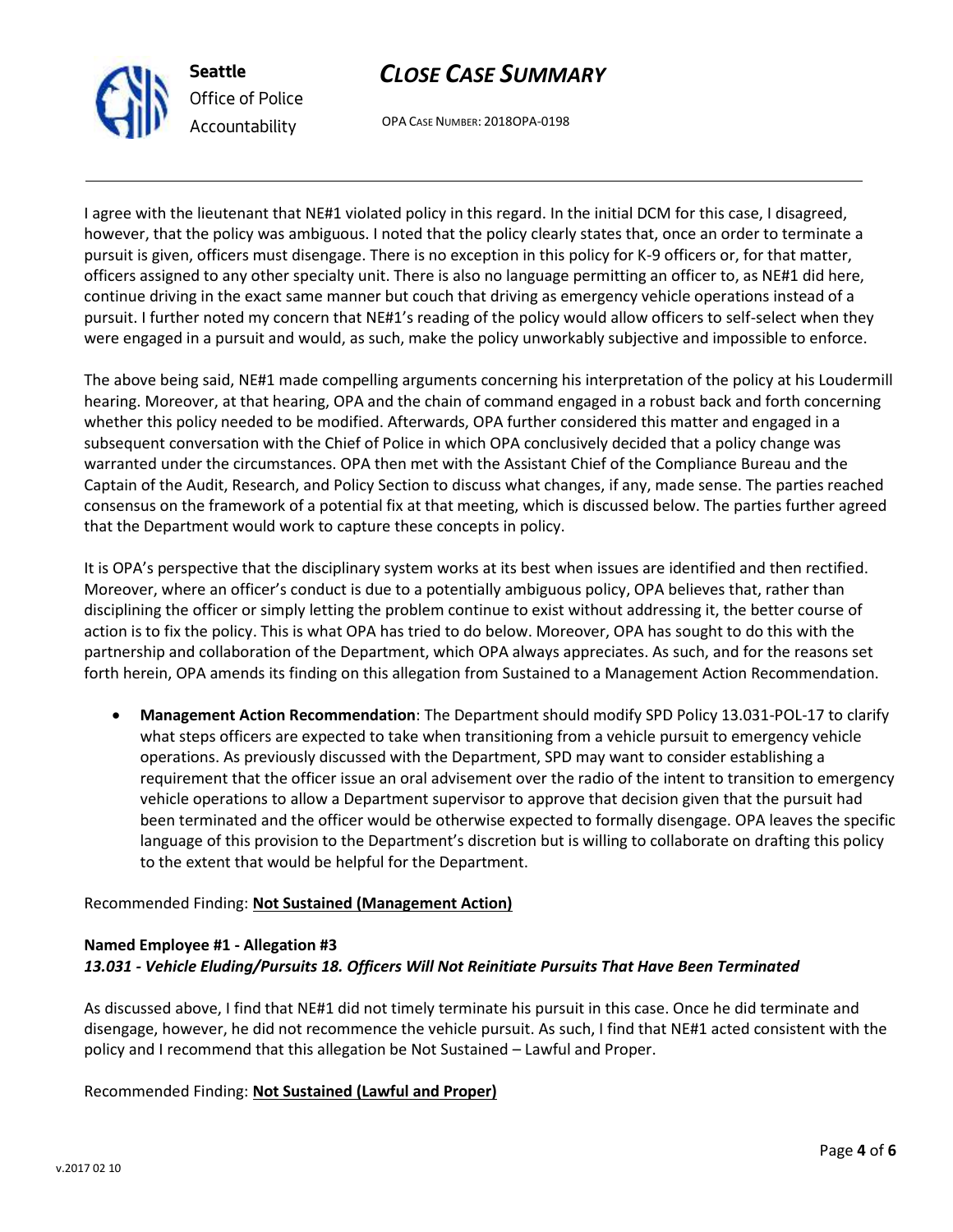

OPA CASE NUMBER: 2018OPA-0198

### **Named Employee #1 - Allegations #4** *5.001 - Standards and Duties 15. Employees Obey any Lawful Order Issued by a Superior Officer*

SPD Policy 5.001-POL-15 requires Department employees to obey any lawful order issued by a superior officer. The failure to do so constitutes insubordination. (SPD Policy 5.001-POL-15.)

Technically, when NE#1 did not disengage after the pursuit was terminated, he violated a direct order from a supervisor. As indicated above, I disagree with his contention that he had already terminated the pursuit and was instead engaging in emergency vehicle operations at this point. That being said, I do not believe that NE#1 had malicious intent when he did not engage. Instead, I believe that he simply misunderstands – in some respects problematically so – the policies surrounding pursuits and their applicability to him. This is established by his conduct in this case and the content of his OPA interview, as well as the fact that this is NE#1's sixth OPA investigation involving vehicle pursuits. Notably, the Sustained finding issued in this case is NE#1's second in these cases (the sixth case is currently being investigated and no recommended findings have been issued).

What this clearly suggests to me is that NE#1 needs more training and guidance in this area. As such, instead of a Sustained finding, I recommend that NE#1 receive a Training Referral.

• **Training Referral**: NE#1 should receive additional training concerning vehicle pursuits generally and, specifically, when he must terminate pursuits, how he must do so, and the difference between pursuits and emergency driving. He should review the revised pursuit policy and his chain of command should ensure that he has a working understanding of its elements. This retraining should be conducted by the Training Unit. NE#1 should additionally be reminded by his chain of command that, as a K-9 officer, he is not exempted from the requirements of the pursuit policy. The policy equally applies to him and he must abide by orders, whether from a direct supervisor or a patrol supervisor, to terminate a pursuit. This counseling and retraining should be documented and this documentation should be maintained in an appropriate database.

Recommended Finding: **Not Sustained (Training Referral)**

### **Named Employee #2 - Allegations #1**

### *13.031 - Vehicle Eluding/Pursuits 4. Officers Will Not Pursue Without Articulable Justification that the Public Safety Need to Stop the Eluding Vehicle Outweighs the Inherent Risk of Pursuit Driving*

During its intake investigation, it appeared from the review of ICV that an Unknown Employee may have stated "I'm still following him" after the order to terminate was given. If this was the case, this employee would have been engaging in an unjustified pursuit, would have failed to terminate a pursuit, and would have disregarded a direct order from a supervisor.

Based on further investigation, including the review of ICV and radio transmissions, OPA determined that such a statement was not made. I note that, at one point, NE#1 asked Guardian One whether it was still following the subject. It is possible that this statement was misheard and that these allegations were, thus, mistakenly classified.

For these reasons, I recommend that this allegation be Not Sustained – Unfounded.